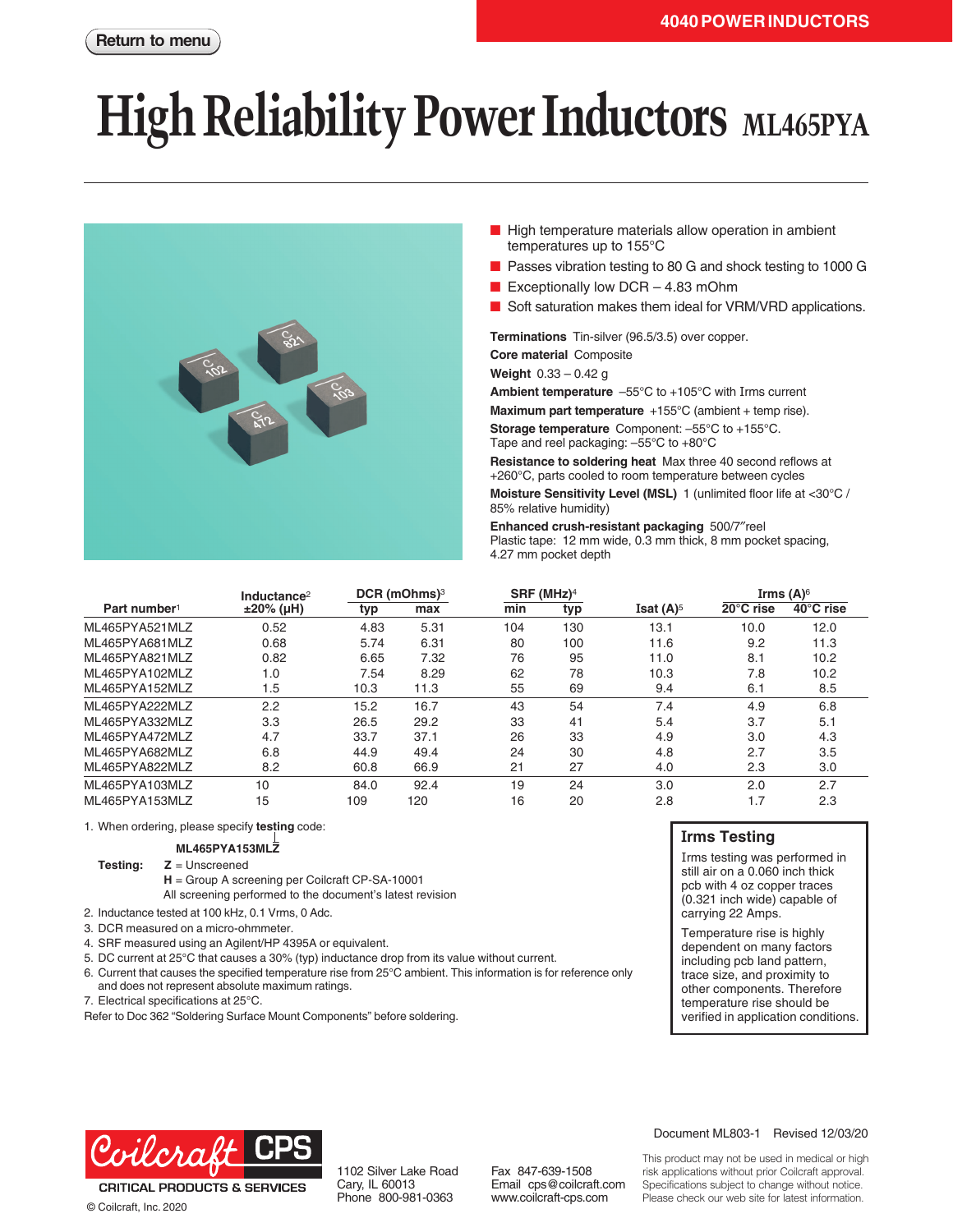### **ML465PYA Series**





© Coilcraft, Inc. 2020

Cary, IL 60013 Phone 800-981-0363

Email cps@coilcraft.com www.coilcraft-cps.com

Specifications subject to change without notice. Please check our web site for latest information.